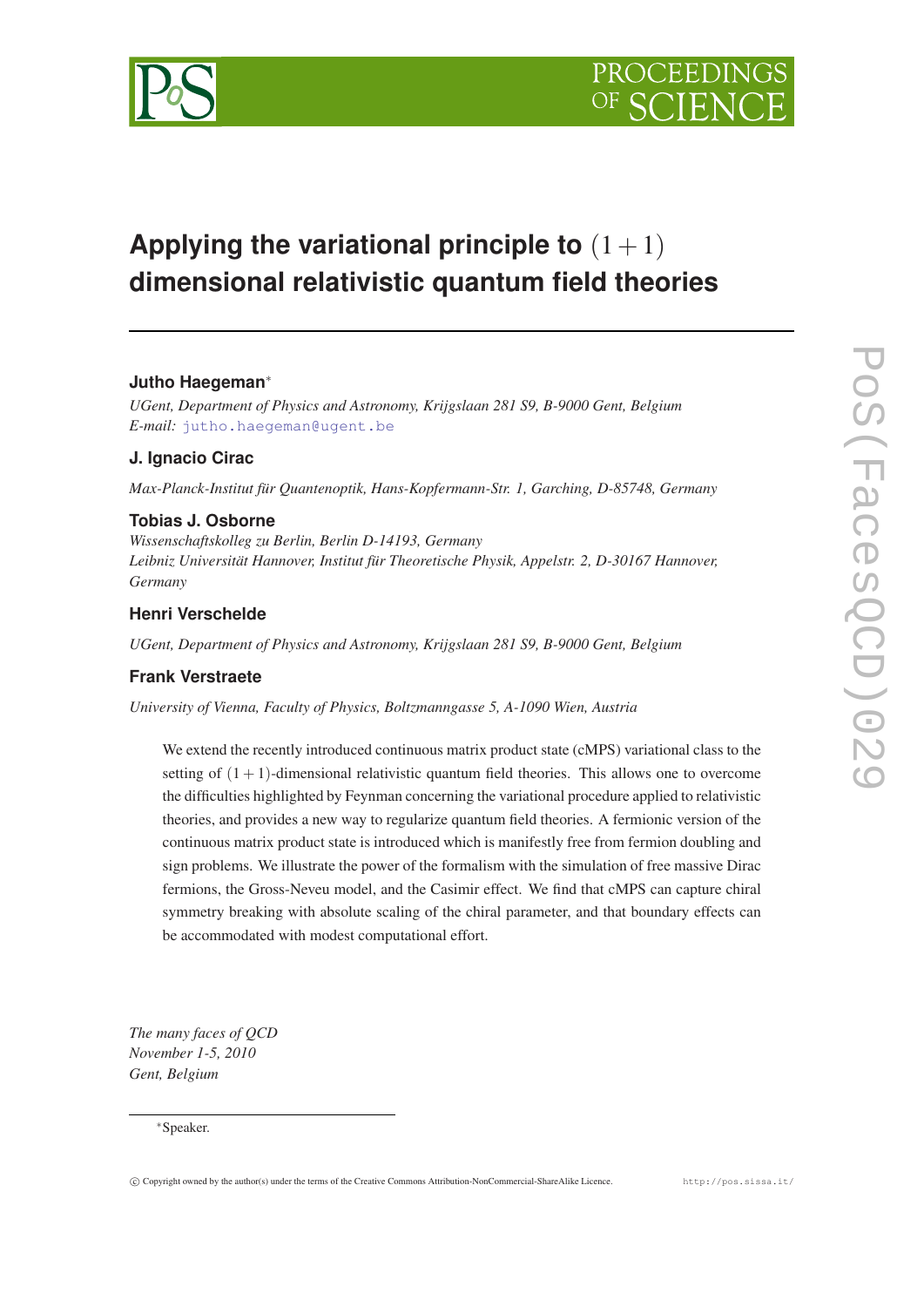### 1. Introduction: Feynman's arguments against the variational principle

The variational principle asserts that for any state  $|\Psi\rangle$  in the Hilbert space H of a system with Hamiltonian  $\hat{H}$  one finds an energy expectation value that exceeds the ground state energy, *i.e.* 

$$
E_0 \leq \frac{\langle \Psi | \hat{H} | \Psi \rangle}{\langle \Psi | \Psi \rangle},
$$

with  $E_0$  the ground-state energy (lowest eigenvalue) of  $\hat{H}$ . If we have a class of variational ansatz states  $|\Psi(z)\rangle$  which are parameterized by a set of parameters *z*, we can try to find a good approximation of the ground state of  $\hat{H}$  within this variational class by finding the parameters  $z^*$  that minimize the energy expectation value. The variational method is the basis for a tremendous number of highly successful calculational tools in many-body physics. Examples include density functional theory [\[1\]](#page-9-0), Wilson's numerical renormalisation group [[2](#page-9-0)] and the density matrix renormalisation group (DMRG) [\[3\]](#page-9-0). When applicable, the variational method offers some powerful advantages over alternative approaches. It is free of any sign problem that hinders the application of Monte-Carlo sampling to many interesting problems, and it is perfectly able to reproduce non-perturbative effects and thus easily outperforms perturbation theory.

In quantum field theory (QFT), however, the variational principle has not met with the same success as in other areas of many-body physics. The core reasons for this were identified by Feynman in one of his last lectures [\[4](#page-10-0)]. Feynman pointed out three conceptual issues standing in the way of a successful application of the variational principle in (relativistic) QFTs. Feynman phrased his first argument as the "sensitivity to high frequencies". This sensitivity is intrinsic to the variational method and its attempt to find the "lowest" ground-state energy. While this problem occurs in any system containing a large range of interacting energy scales, it is truly catastrophic in relativistic field theories. To lowest order, the ground state of a QFT contains the zero-point fluctuations from all energy scales and the corresponding ground-state energy is thus dominated by the contribution of the high frequencies. In relativistic theories, these UV frequency modes are infinitely abundant and create a divergence in the ground state energy (density), which already signals a difficulty that the variational principle will face. Any variational approach exploits all variational parameters *z* to obtain the best possible description of the UV degrees of freedom and doesn't care about the relatively tiny energy penalty resulting from having an ill-described low frequency behavior. Since quantities of physical interest are related to the low-frequency modes, they will typically be very badly approximated when using the variationally optimized state  $|\Psi(z^*)\rangle$ . Whenever the variational parameters affect both the low and high frequencies — unavoidable in interacting theories but also true when a real space approach is applied to free theories — this argument can lead to the paradoxical situation where the addition of variational parameters provides a *worse* approximation to physical quantities.

Feynman's second and third arguments concern the lack of suitable variational ansatz states allowing high-accuracy computations of observable quantities, rather than an inherent problem of the variational method. As a second argument, Feynman remarks that a suitable ansatz for an extended quantum field theory should be extensive, *i.e.* the energy expection value of the Hamiltonian with respect to a trial state  $|\Psi\rangle$  should be proportional to the volume *V* of the system. Preferably, we would like to work in the thermodynamic limit  $V \rightarrow \infty$ . For compact systems, one can easily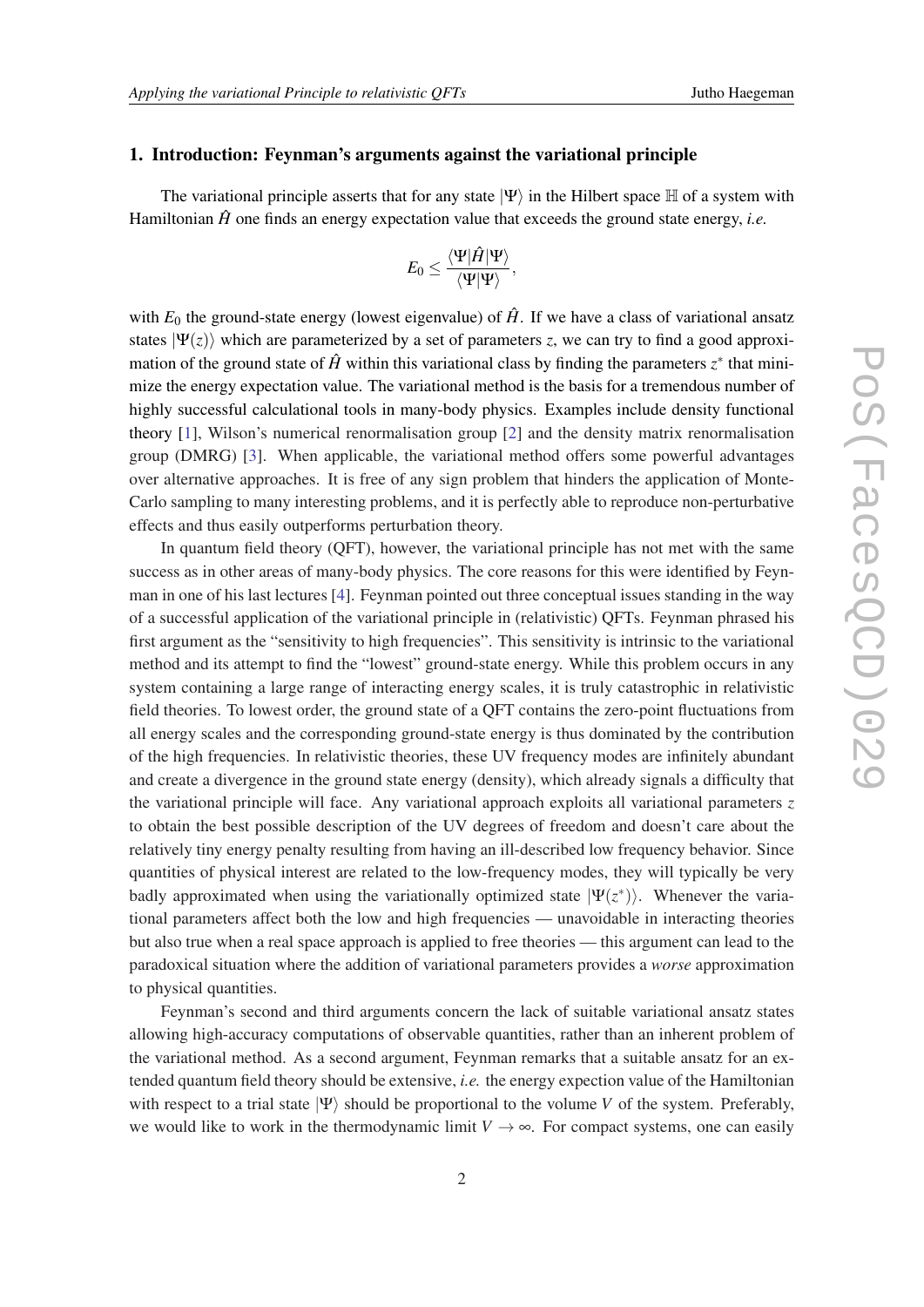construct a set of variational ansatz states by taking the span of the ground state and a few of the excited states of a nearby free Hamiltonian that can be diagonalized exactly. For extended systems, this approach will fail because the excited states will not be extensive and can thus not contribute to the energy expectation value. We thus end up trying to apply the variational method by using the ground state of a free theory — a *Gaussian* state — as variational ansatz, which is equivalent to mean field theory. If we do try to devise wave functionals which are extensive and non-Gaussian, we meet Feynman's third objection: we still have to compute functional integrals in order to calculate the energy expectation value. This is as difficult as calculating the path integral describing the QFT, but in one dimension less, since time does not appear in the Hamiltonian framework. For non-Gaussian states, Feynman believed that it is impossible to accurately calculate expectation values, as he considered perturbation theory the only means possible to compute these integrals. The resulting errors have a strong influence on the optimal state  $|\Psi(z^*)\rangle$  obtained by applying the variational method and thus on observable quantities derived from it.

While some progress into non-Gaussian variational methods for relativistic QFTs and gauge theories have been developed since Feynman's original lecture [[5](#page-10-0)], we hope that we can contribute with a new approach.

## 2. A new variational ansatz: continuous matrix product states

Feynman's second and third arguments are not restricted to relativistic theories, and should thus be equally valid for all extended QFTs and even quantum lattice systems. His statement follows from his sole consideration of perturbation theory as the only possible method to calculate expectation values of non-Gaussian states and expresses a "lack of imagination". Since 1988 [[6](#page-10-0)] we have witnessed a stream of results and variational ansatzes for low-dimensional quantum lattice systems. The most striking development was the introduction of the DMRG [[3](#page-9-0)], which is in retrospect — a variational method within the class of *matrix product states* (MPS) [[7](#page-10-0), [8\]](#page-10-0). The basis of the success of the DMRG is the fact that MPS correctly capture the amount of *quantum entanglement* in gapped one-dimensional lattice systems. A better understanding of the behavior of entanglement in ground states of short-ranged Hamiltonians — namely the fact that the entanglement entropy of a region scales as the boundary of that region, with at most logarithmic violations for critical systems — has led to the conclusion that ground states of such Hamiltonians live in a very small corner of the Hilbert space. This insight was crucial in the development of new variational wave functions for strongly-interacting quantum systems that live precisely in this corner and have the required scaling of entanglement entropy. The natural generalization of MPS to systems satisfying an area law in higher dimensions are the projected entangled pair states (PEPS), whereas the logarithmic violations of the boundary law in  $(1+1)$  dimensional critical systems can be captured by the multi-scale entanglement renormalization ansatz (MERA) [\[9\]](#page-10-0). These wave functions go well beyond Gaussian trial states and allow the accurate and efficient calculation of observable quantities. Thus Feynman's objections can already be regarded as having been addressed, in the case where MPS are applied to relativistic QFTs in conjunction with a lattice regulator [\[10\]](#page-10-0).

These developments have culminated with the introduction of a new variational wave functional for (1+1)-dimensional QFTs: the *continuous matrix product state* (cMPS) [[11,](#page-10-0) [14\]](#page-10-0). They are obtained as the continuum limit of a certain subclass of MPS and provide a variational class of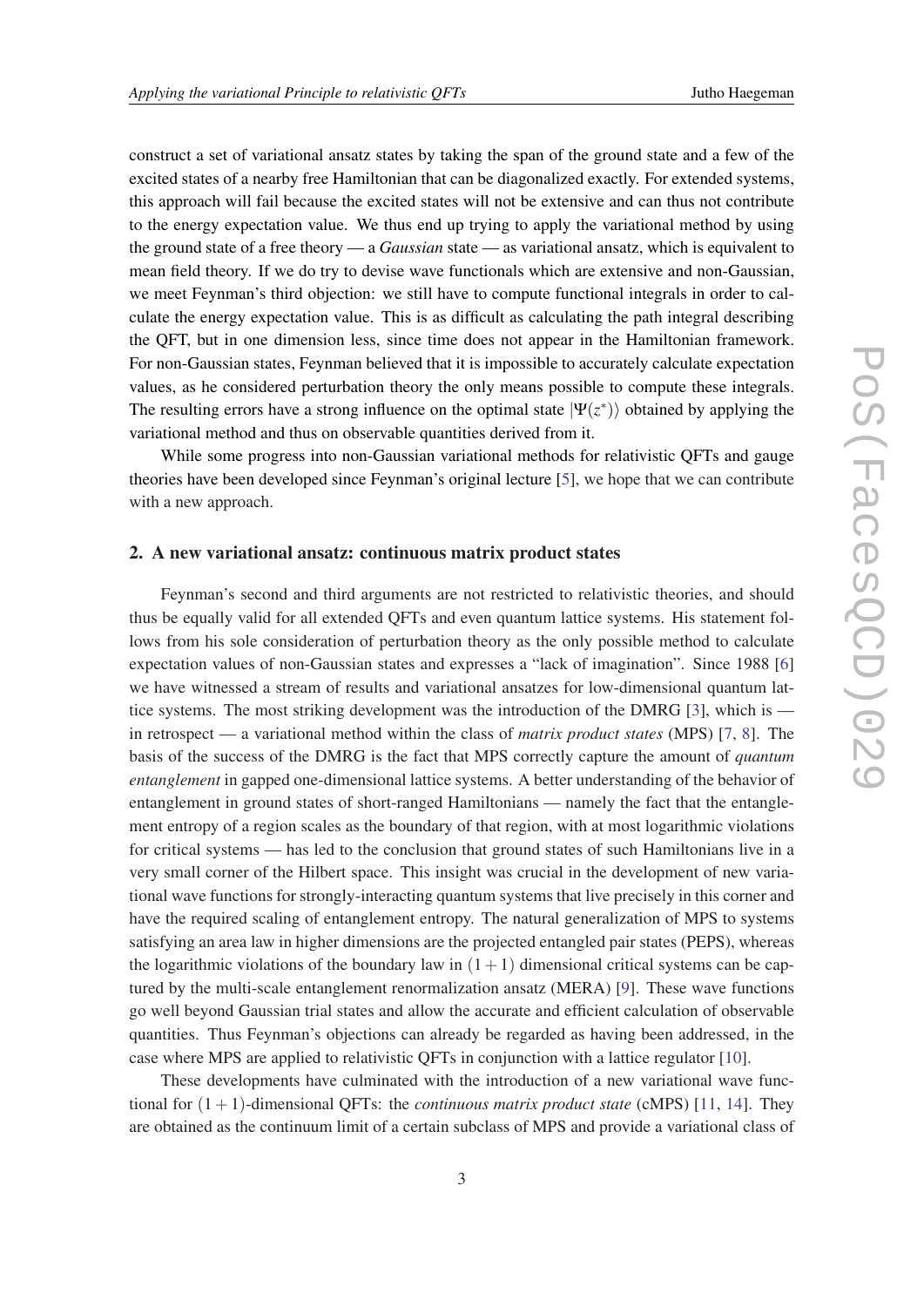non-Gaussian wave functionals directly for quantum fields, removing the need for a lattice regulator. Compelling evidence that cMPS provide a powerful description of the quantum fluctuations of quantum fields has been presented in [\[11,](#page-10-0) [12](#page-10-0)]. So far, cMPS have been restricted to the approximation of ground states of non-relativistic theories. In this presentation we argue that we can apply the cMPS wave functional to relativistic QFTs and illustrate how to overcome Feynman's first argument, which is inextricably connected with any attempt to apply the variational approach to relativistic QFTs. As for all variational approaches, we work in the Hamiltonian framework and explicitly specify the ground state wave functional. While this is not a common approach to tackle relativistic QFTs, the Schrödinger formalism for relativistic QFTs is well-established (see [\[13\]](#page-10-0) and references therein).

A final remark is in order before introducing the cMPS ansatz. In his closing remarks, Feynman speculated how best to overcome his second reservation and predicted that it should be possible to describe a global field state using a reduced set of local parameters. Feynman foresaw the role of the *density matrix* in such a description. It turns out that the *density matrix* in DMRG has precisely the properties envisaged by Feynman: it yields a local parameterization of the global properties of a state which is living on the boundary of the region of interest. CMPS inherit this as they possess a key *holographic property*: they are parameterized by the (non-equilibrium) dynamics of an auxiliary system — which we could call a *boundary field theory* — of one lower geometric dimension  $[11, 14]$  $[11, 14]$  $[11, 14]$  $[11, 14]$ . For  $(1+1)$  dimensional QFTs, the auxiliary system is zero-dimensional (the Hilbert space of the auxiliary system can even be chosen to be finite dimensional) and is thus exactly solvable. While this is no longer true in higher-dimensional generalizations, we foresee that approximations similar to those used in the contraction of PEPSs will still allow for an accurate calculation of expectation values.

While Feynman's arguments are valid both for bosonic and fermionic theories, we focus on fermionic theories as these are naturally formulated in terms of creation and annihilation operators, which is compatible with the cMPS formalism. We can define the fermionic cMPS class as:

$$
\ket{\Psi}=\text{Tr}_{\text{aux}}\left[\mathscr{P}\mathrm{e}^{\int_{-\infty}^{+\infty}\text{d}x} \mathcal{Q}\otimes\mathbb{I}+\Sigma_\alpha R_\alpha\otimes \hat{\psi}_\alpha^\dagger(x)\right]\ket{\Omega},
$$

where  $\hat{\psi}^{\dagger}_{\alpha}(x)$  are field operators creating fermions of type  $\alpha$  at position *x* with anticommutation relations  $\{\psi_{\alpha}^{\dagger}(x), \psi_{\beta}^{\dagger}$  $\{\phi_{\beta}^{\dagger}(y)\}=0$  and  $\{\psi_{\alpha}^{\dagger}(x),\psi_{\beta}(y)\}=\delta_{\alpha,\beta}\delta(x-y), Q$  and  $R_{\alpha}$  are  $D\times D$  matrices acting on the auxiliary system,  $Tr_{aux}$  denotes a partial trace over the auxiliary system, and  $\mathcal{P}e$ denotes the path ordered exponential. The matrices  $Q$  and  $R_\alpha$  contain the variational parameters and can be position dependent, but we focus on a translational-invariant setting where they are not. A derivation of the required algorithmic rules for calculating expectation values of cMPS can be found in [[11](#page-10-0), [14](#page-10-0)] and we only highlight differences resulting from the anticommutation relations of the fermionic field operators. In the relativistic scenario, the two field operators  $\hat{\psi}^{\dagger}_{\alpha}$  ( $\alpha = 1, 2$ ) represent the two components of the Dirac spinor. The state  $|\Psi\rangle$  approximates the ground state of a relativistic QFT by acting with the field creation operators on the state  $|\Omega\rangle$ , for which all levels are empty ( $\hat{\psi}_{\alpha}|\Omega\rangle = 0$ ). For free Dirac fermions, the path-ordered exponential should thus fill the Dirac sea.

#### 3. A natural cutoff

Let's now describe the physical properties of the fermionic cMPS variational class. It is a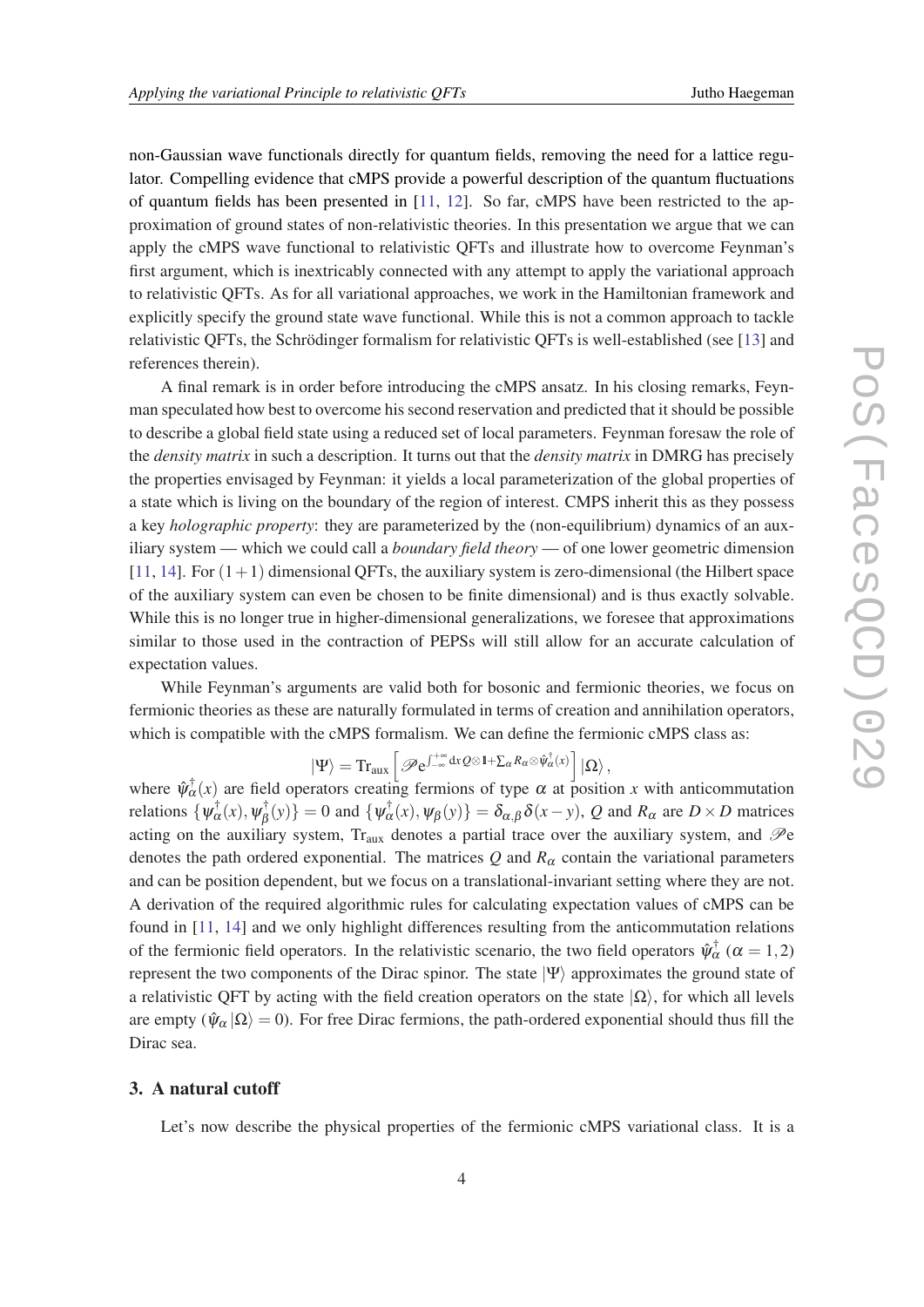non-Gaussian class that is both extensive — note the action of the creation operator inside the exponential — and allows the exact evaluation of the expectation values of local operators; *e.g.* we obtain (we henceforth use the summation convention on repeated indices):

$$
-\frac{\mathrm{i}}{2}\left\langle \chi|\hat{\psi}^{\dagger}\alpha^x\frac{\mathrm{d}\hat{\psi}}{\mathrm{d}x}(x)|\chi\right\rangle+\frac{\mathrm{i}}{2}\left\langle \chi\vert\frac{\mathrm{d}\hat{\psi}^{\dagger}}{\mathrm{d}x}(x)\alpha^x\hat{\psi}(x)|\chi\right\rangle=\mathrm{Im}[\sigma_{\alpha\beta}^y\left\langle l\right\vert [\mathcal{Q},R_{\alpha}]_-\otimes \overline{R}_{\beta}\left\vert r\right\rangle],
$$

for the kinetic energy density, where, in order to obtain real coefficients, we have chosen the convention  $\alpha^x = \sigma^y$  and  $\beta = \sigma^z$  for the Dirac matrices. The  $D^2$  component vectors  $\langle l |$  and  $|r \rangle$  are, respectively, the left- and right-eigenvectors of the *transfer matrix*  $T = Q \otimes 1 + 1 \otimes \overline{Q} + R_{\alpha} \otimes \overline{R}_{\alpha}$ , corresponding to eigenvalue zero [\[11](#page-10-0), [14](#page-10-0)]. We focus on the kinetic energy density as it is the dominant term in the UV region, which is the region responsible for divergences and for Feynman's first criticism. As long as the  $D \times D$  matrices Q and  $R_{\alpha}$  have finite entries this expression will be finite and is thus regularized.

A better understanding of this regularization is gained by looking at the momentum occupation in a cMPS:  $\langle \chi | \hat{\psi}^{\dagger}_{\alpha}(k) \hat{\psi}_{\beta}(k') | \chi \rangle = \delta(k - k') n_{\alpha,\beta}(k)$  [[15](#page-10-0)]. The momentum occupation number  $n_{\alpha,\beta}(k)$  is the Fourier transform of  $C_{\alpha\beta}(x)$ , where

$$
C_{\alpha,\beta}(x) = \theta(-x)\langle l|(1 \otimes \overline{R}_{\alpha})e^{xT}(R_{\beta} \otimes 1)|r\rangle + \theta(x)\langle l|(R_{\beta} \otimes 1)e^{xT}(1 \otimes \overline{R}_{\alpha})|r\rangle
$$

and  $\theta(x)$  the Heaviside function and  $\widetilde{T} = Q \otimes 1 + 1 \otimes \overline{Q} - R_{\alpha} \otimes \overline{R}_{\alpha}$ , where the last minus sign originates from the Fermi statistics of the particles. There will not be any disconnected contribution, as we require  $\langle \chi | \hat{\psi}_{\alpha} | \chi \rangle = 0$ . The behavior of  $n_{\alpha,\beta}(k)$  for large *k* is determined by the continuity and differentiability of  $C_{\alpha,\beta}$ , in particular around  $x = 0$ , which is the only point where differentiability of the expression above is not trivially guaranteed. Since  $C_{\alpha,\beta}(x)$  is a continuous function, its Fourier transform decays as  $n_{\alpha\beta}(k) \leq \mathcal{O}(k^{-2})$  for  $|k| \to \infty$ . Continuity of the derivative of  $C_{\alpha,\beta}(x)$ at  $x=0$  requires  $\bra{l}\left\{R_\beta,R_\gamma\right\}\otimes\left\{\overline{R}_\alpha,\overline{R}_\gamma\right\}\ket{r}=0$  (∀α,  $\beta$ ), which is satisfied by choosing all matrices *R*<sub>α</sub> nilpotent and anticommuting. The second derivative of  $C_{\alpha,\beta}(x)$  at  $x = 0$  is then automatically continuous, from which one can conclude that  $n_{\alpha,\beta}(k) \leq \mathcal{O}(k^{-4})$  for  $|k| \to \infty$ . While a faster decrease of the momentum occupation number imposes additional constraints on the matrices *Q* and  $R_{\alpha}$  the current behavior already ensures a finite kinetic energy. The region in momentum space where the  $k^{-4}$  decay behavior sets in defines a soft momentum cutoff  $\Lambda$ .

#### 4. Curing the sensitivity to high frequencies

We can now investigate how Feynman's first objection manifests itself for the cMPS ansatz. The problem is situated in a cMPS's ability to describe a scale transformation  $x \mapsto cx$  ( $c > 0$ ) by an equivalent transformation  $Q' = cQ$  and  $R'_\alpha = \sqrt{ }$  $\overline{c}R_{\alpha}$ . Since this transformation does not change  $\langle l \rangle$  and  $|r \rangle$ , the kinetic energy per unit length will simply be multiplied by a factor  $c^2$ . In renormalizable theories, the kinetic energy has the highest scaling dimension, together with other terms with dimensionless coupling constants. These are thus the dominant terms in the UV region. However, in contrast to the non-relativistic case, the relativistic kinetic energy is not a positive definite operator and can acquire a negative expectation value. If  $|\chi\rangle$  is a cMPS for which the sum of terms with highest scaling dimension has a negative energy expectation value, then the total ground state energy can always be decreased by a scale transformation with *c* sufficiently large.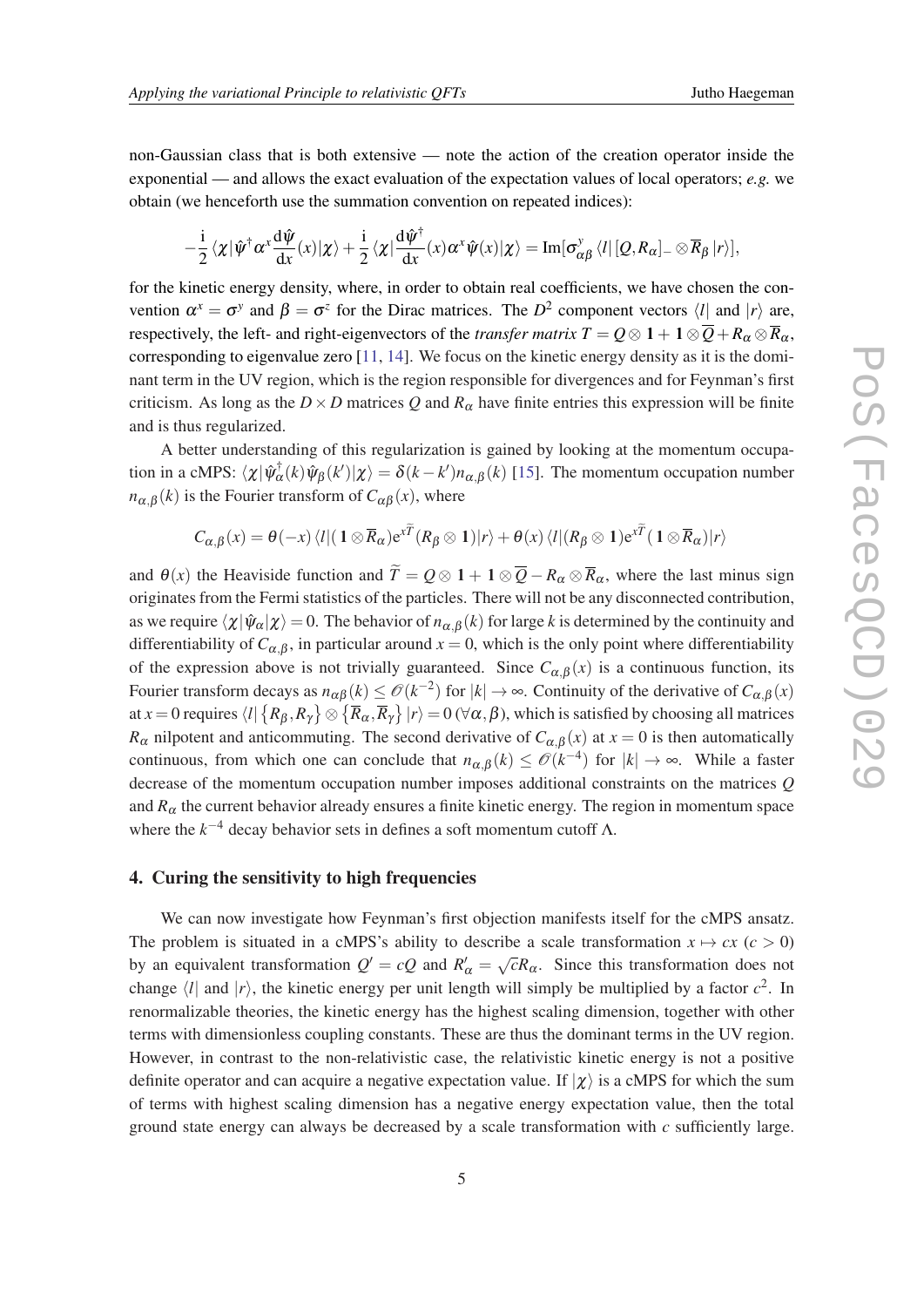

Figure 1: Hypothetical momentum distribution of an optimal cMPS for a free fermionic theory: highfrequency degrees of freedom are well-approximated up to a cutoff Λ, after which the momentum occupation decays as  $k^{-4}$ . Also shown is the effect of a scale transformation.

Our variational method will thus try to push  $c \rightarrow \infty$ , in order to approximate the divergent (kinetic) energy of the exact solution. Under such a transformation, the momentum occupation changes to  $n'_{\alpha,\beta}(k) = n_{\alpha,\beta}(k/c)$  and the intrinsic cutoff determined by *n'* is given by  $\Lambda' = c\Lambda$ .

This change of scale will be accompanied by a worse description of the low frequency region, as predicted by Feynman. The precise underlying cause for this effect in our variational class is that a cMPS can only accurately describe states with a finite amount of entanglement. The maximal entanglement entropy in a one-dimensional system with energy gap  $\Delta$  and energy cutoff  $\Lambda$  will roughly be given by  $S \sim \log(\Lambda/\Delta)$ , and a cMPS with *D* proportional to  $\mathcal{O}(\exp(S))$  should suffice to provide a good description [[16\]](#page-10-0). If *D* is too low to obtain a good approximation of the exact ground state, the variational method will make compromises in that part of the frequency spectrum that contributes least to the ground state energy, *i.e.* the low-frequency region. In non-relativistic systems, the cutoff is set by the particle density or thus by the chemical potential. But in a relativistic Hamiltonian, there is no physical cutoff and we only have the intrinsic momentum cutoff  $\Lambda$  of the cMPS. If we start from a cMPS with negative energy expectation value, the variational method can quickly lower the energy by shifting the cutoff to  $\Lambda' = c\Lambda$  with  $c \to \infty$ . As *c* goes to infinity, all low-energy modes will eventually fall into the region that is poorly described and the description of any observable quantity will be completely wrong for every finite value of the bond dimension *D*. This is schematically illustrated in Fig. 1.

A solution is now straightforward as we can prevent *c* from running to infinity by imposing a constraint on the matrices Q and  $R_\alpha$ : since Q has the dimension of momentum and  $R_\alpha$  has the dimension of the square root of a momentum, constraining the *norm* of  $Q$  and  $R_\alpha$  prevents *c* from running and regularizes the resulting theory by introducing a scale, i.e. a dimensionful parameter, into the system, similar to what happens in analytical regularization techniques or lattice regularization. In the sequel, we will constrain the norm of the commutator  $[Q, R_\alpha]$  by fixing the expectation value of  $(d\hat{\psi}^{\dagger}/dx)(d\hat{\psi}/dx)$  [\[17](#page-10-0)]. Hereto, we add this term to the Hamiltonian with a Lagrange multiplier  $1/\Lambda$ , *i.e.*  $\hat{H}_{\text{cutoff}} = \Lambda^{-1} \int dx (\frac{d\hat{\psi}^{\dagger}}{dx})(\frac{d\hat{\psi}}{dx})$ . This apparently arbitrary choice is motivated by the requirement that the constraint needs to penalize high values of the momentum *k*, to which  $[Q, R_{\alpha}]$  is related by the calculational rules of cMPS. *H*<sub>cutoff</sub> will give a *k* 2 contribution in momentum space, which is low enough to ensure a finite result in combination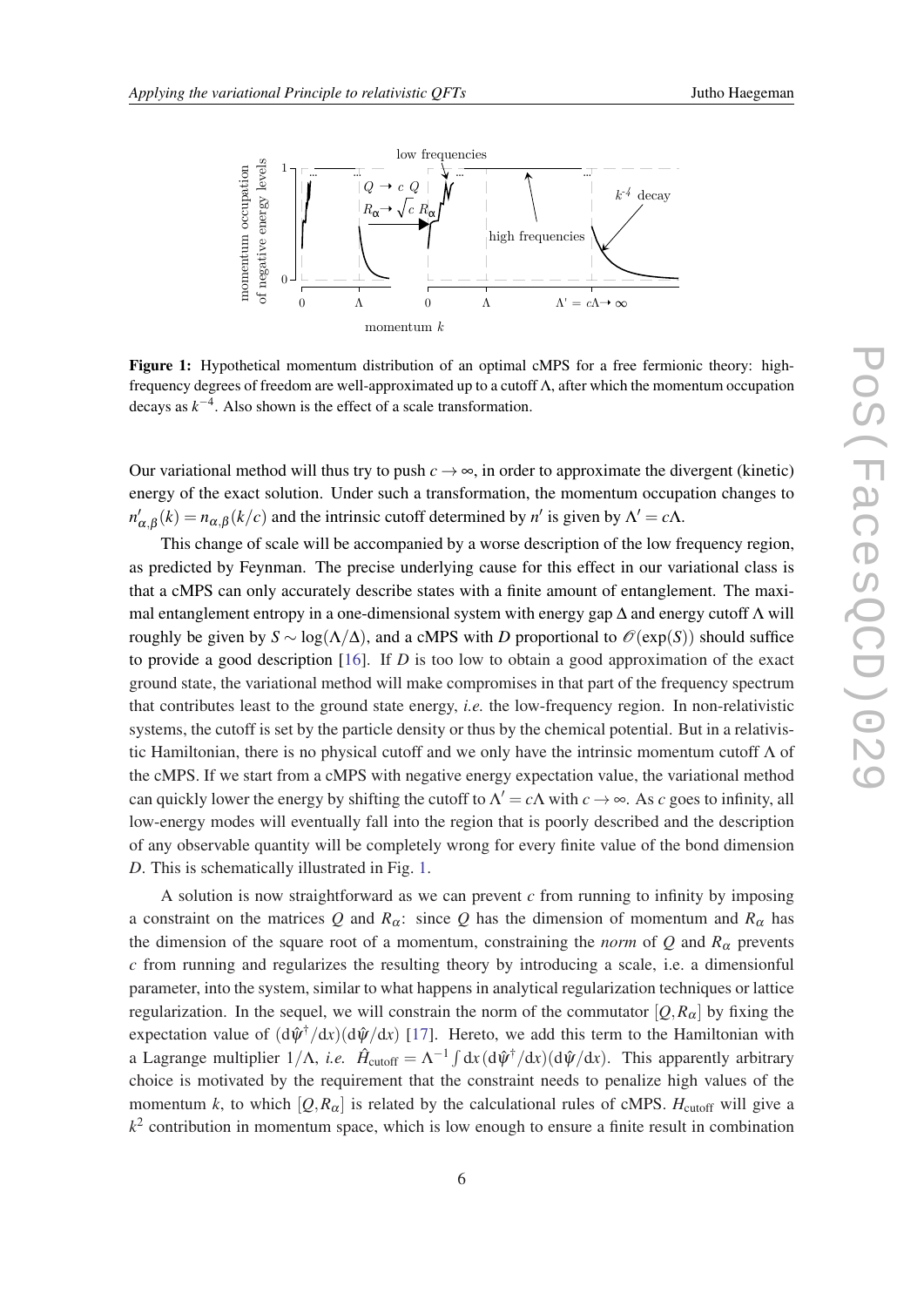with a momentum occupation that decays as  $k^{-4}$ . It is, however, strong enough to penalize high frequency modes, even the ones that give a contribution −|*k*| to the (kinetic) energy. Put differently, it is a positive definite term with a higher scaling dimension than the relativistic kinetic energy. As such, it is non-renormalizable, which by means of the renormalization group indicates that it will be irrelevant for the description of the low-frequency modes and cannot strongly influence the expectation value of observable quantities. Note that it does respect the chiral symmetry of the kinetic energy term. It does of course break relativistic invariance, which is inevitable when introducing a momentum cutoff in a Hamiltonian framework. We expect that any other norm constraint with similar properties and respecting the symmetries of the system should also work.

#### 5. Application 1: free Dirac fermions

We now illustrate our arguments by applying them to relativistic fermion models. As a benchmark, we first consider free Dirac fermions with Hamiltonian density

$$
\hat{h}_D = -\frac{\mathrm{i}}{2} \hat{\psi}^\dagger(x) \sigma^y \frac{\mathrm{d}\hat{\psi}}{\mathrm{d}x}(x) + \frac{\mathrm{i}}{2} \frac{\mathrm{d}\hat{\psi}^\dagger}{\mathrm{d}x}(x) \sigma^y \hat{\psi}(x) \n+ m \hat{\psi}^\dagger(x) \sigma^z \hat{\psi}(x),
$$

with Dirac matrices chosen as described above, and *m* the fermion mass. In the exact ground state of  $\hat{H}_D + \hat{H}_{\text{cutoff}}$ , this term will actually introduce a sharp cutoff at  $k_{\text{cutoff}} =$  $\Lambda(1/2 + (1/4 + m^2/\Lambda^2)^{1/2})^{1/2}$ , which is equal to  $\Lambda$  up to corrections of  $\mathcal{O}(m^2/\Lambda^2)$ . The cMPS ansatz will not be able to reproduce this sharp cutoff because it decays as  $k^{-4}$ . Indeed, this cutoff is not expected to be reproduced very well, because the new hamiltonian is gapless at  $k = \pm k_{\text{cutoff}}$ . However, this is not a problem, as we do not expect these high-frequency modes to influence physical properties. Note that both zeros in the dispersion relation occur at physi-



Figure 2: Momentum occupation of the antiparticle levels  $n^{--}(k)$ , the particle levels  $n^{++}(k)$  and the mixing  $|n^{+-}(k)|$  in a cMPS approximation of the Dirac field with mass *m*. The auxiliary space of the cMPS is  $\mathbb{C}^2 \otimes \mathbb{C}^2 \otimes \mathbb{C}^D$ . The vertical line indicates the position of the exact cutoff.

cally different momenta and do thus not result in fermion doubling.

Since we do not aim at reproducing the exact solution in the high-frequency regime, we can not compare the corresponding energy as a measure of the accuracy of our solution. Instead, we have calculated the momentum occupation of the exact positive (particle) and negative (antiparticle) levels according to the definitions  $\langle \hat{a}^\dagger(k)\hat{a}(k')\rangle = \delta(k'-k)n^{++}(k),$   $\langle \hat{b}^\dagger(k)\hat{b}(k')\rangle = \delta(k'-k)n^{--}(k),$  $\langle \hat{a}^\dagger(k)\hat{b}(k')\rangle = \delta(k'-k)n^{+-}(k)$ , with  $\hat{a}$  ( $\hat{b}$ ) the annihilator (creator) of particles (antiparticles). The results corresponding to the optimal cMPS are shown in Fig. 2. The exact solution has the Dirac sea filled  $(n^{-1}(k) = 1)$  all the way up to  $k_{\text{cutoff}}$ , after which  $n^{-1}(k) = 0$  for  $|k| > k_{\text{cutoff}}$ ,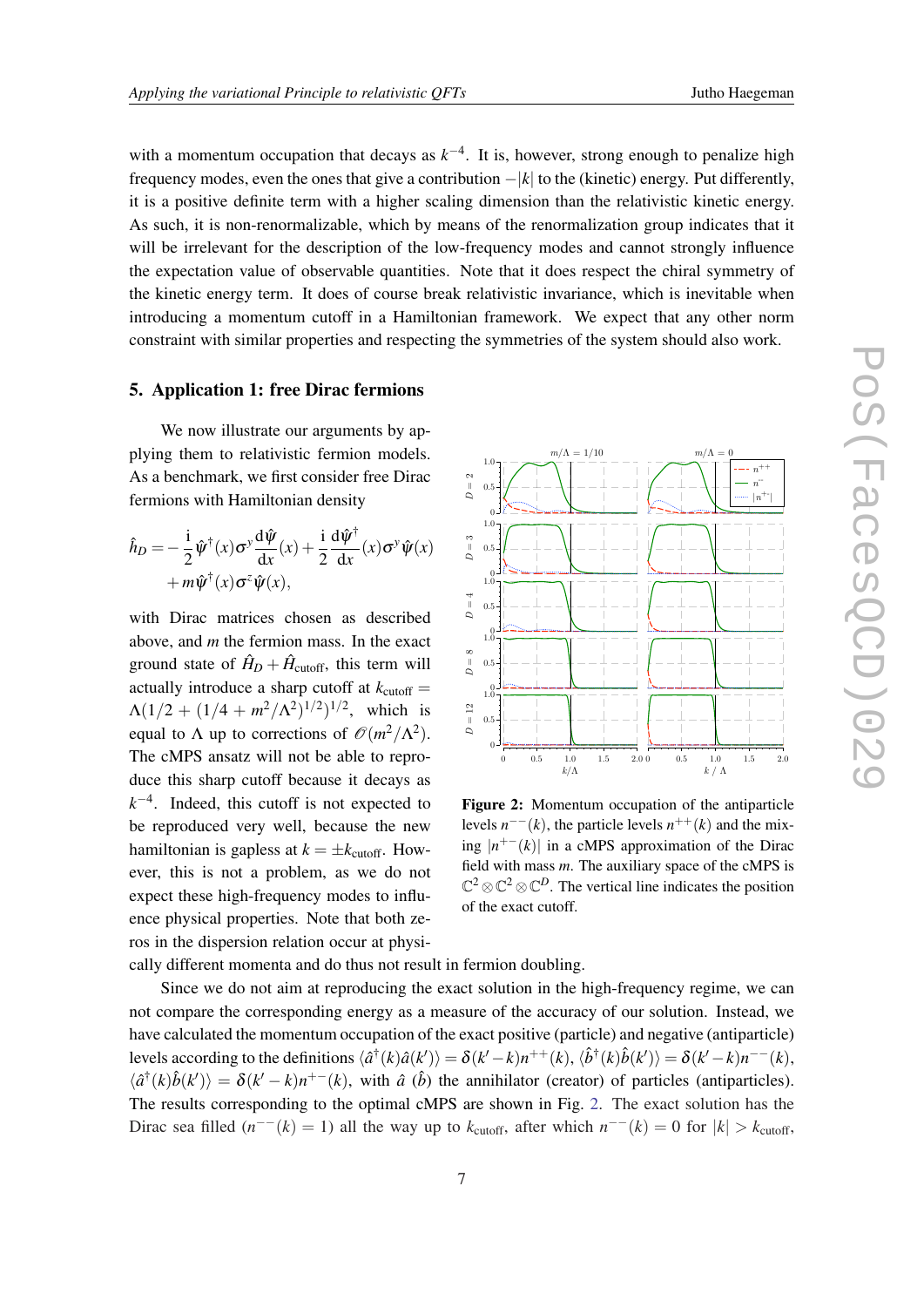<span id="page-7-0"></span>and  $n^{++}(k) = n^{+-}(k) = 0$ ,  $\forall k$ . These results were obtained using the cMPS ansatz where Q and  $R_\alpha$  act on an auxiliary Hilbert space  $\mathbb{C}^2\otimes\mathbb{C}^2\otimes\mathbb{C}^D$ , where the first two two-dimensional Hilbert spaces accommodate auxiliary fermions which are used to impose the anticommutation relations on  $R_{\alpha}$ . It is clear from these results that the low-energy behavior is approximated very well for the massive Dirac theory, and the accuracy greatly increases by increasing *D*. As anticipated, the cutoff behavior is approximated less well. In the case  $m = 0$  the theory is critical and the lowenergy behavior is also approximated less well. This result is familiar from MPS solutions for gapless lattice models. However, from the fact that  $|n^{+-}| \approx 0$  for  $m = 0$ , we see that the algorithm automatically converges to a cMPS respecting chiral symmetry, except at  $D = 2$ .

To give a non-trivial example of what can be done with our approach we have also calculated the Casimir energy of the massive Dirac field. We simply recycle the matrices *Q* and  $R_\alpha$  from the simulation above, and add suitable operators  $B(x)$  to the ansatz at the location of the 'plates' or defects  $(x = 0)$ and  $x = L$ ), which impose the correct boundary conditions. The boundary conditions will only fix a part of these operators, the remaining elements can be used to optimize the energy with fixed Q and  $R_{\alpha}$ . All boundary effects can be incorporated in the boundary operators *B*. We used the typical bag-model boundary conditions [\[18\]](#page-10-0). In Fig. 3 we show the energy density for a particular configuration of 'plates' in the  $(1 + 1)$  dimensional free-fermion model. A clear manifestation of the Fermi surface at a finite momentum  $k_{\text{cutoff}}$  is present in the form of Friedel oscillations. The Casimir energy  $E_C$  as a function of the distance *L* between the plates is plotted in Fig. 4. The presence of the momentum cutoff, and thus of the finite particle density, also introduces a strong oscillatory behavior in  $E_C(L)$ , which was already observed in studies of the interaction energy between defects in one-dimensional quantum liquids [[19\]](#page-10-0). Local minima correspond to values of *L* where the number of allowed modes is such that the density of fermions between the



Figure 3: Energy density *e* for Dirac fermions with  $m/\Lambda = 1/10$  in a system where 'plates' are present at position  $x = 0$  and  $x = 50/\Lambda$ . These plates enforce the bag-model boundary conditions. The ground state energy density  $e_0$  in the infinite vacuum is plotted for comparison.



Figure 4: The total Casimir energy as a function of the distance *L* between the 'plates'. For  $m = 0$ , the exact Casimir energy, both in our model with cutoff, and analytically through zeta function regularization, is also displayed.

plates is exactly equal to the density of fermions outside the plates. The sharp maxima appear when this condition is most strongly violated. In the limit  $k_{\text{cutoff}} \rightarrow \infty$ , the density of fermions is infinite, both in between and outside the plates, and the equal density condition is always satisfied. So the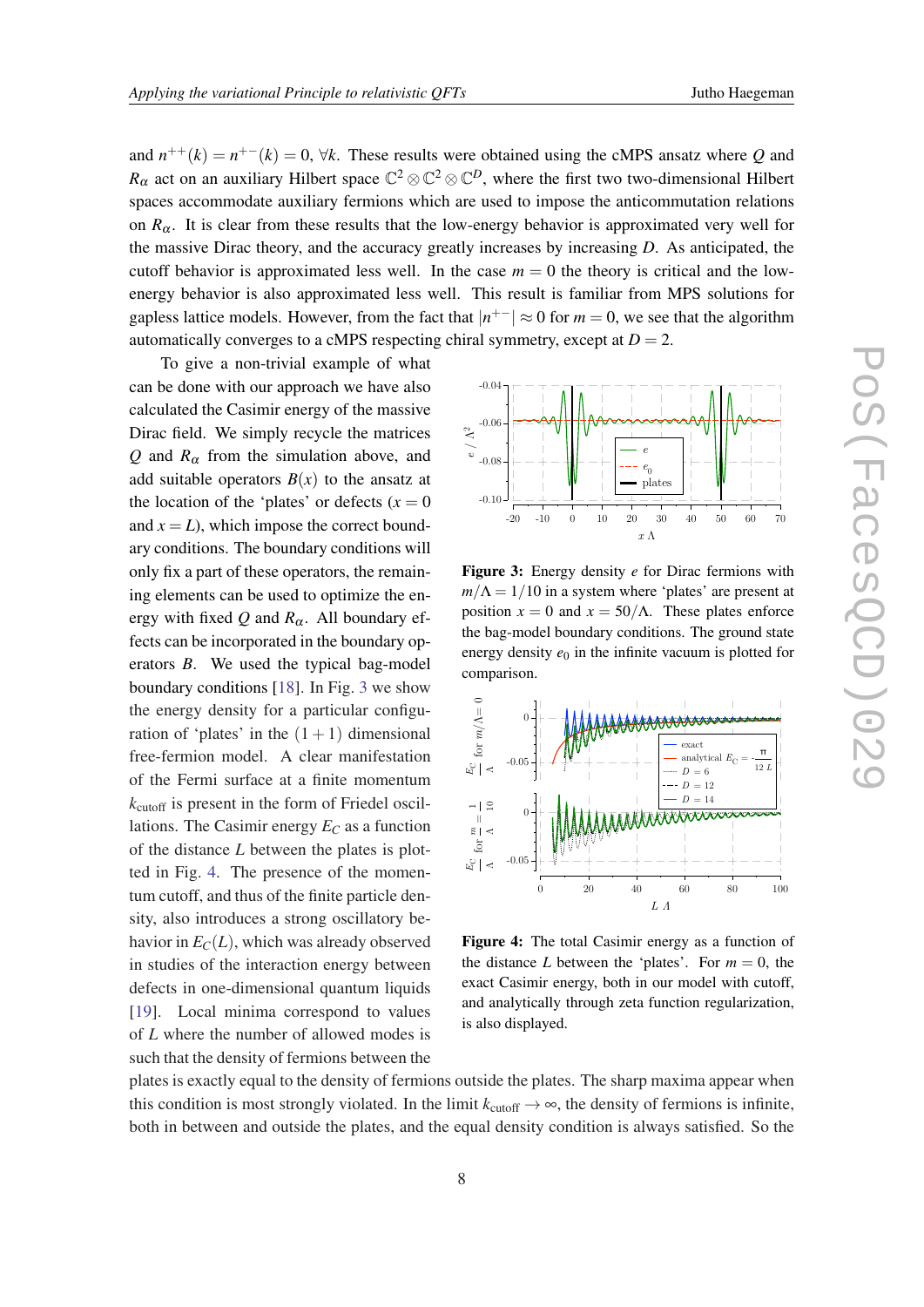physical Casimir energy, which is expected to be cutoff independent, can be found by the envelope of the local minima. This is illustrated for the  $m = 0$  case, where the exact solution in our model is compared to the value of the Casimir energy for massless Dirac fermions in  $(1+1)$  dimensions, as calculated with zeta-function regularization, i.e.  $E_C(L) = -\frac{\pi}{12L}$ . Note that the Casimir energy will always have an asymptotic exponential decay in cMPS calculations, but that it can be well approximated at intermediate values of *L*.

Because the Casimir energy is a *difference* of energies approximate results can be lower than the exact solutions. This is clearly the case in Fig. [4.](#page-7-0) We attribute this effect to the fact that the additional degrees of freedom present in the boundary vectors allow one to further optimize the energy in their immediate vicinity. The qualitative behavior of the energy is already reproduced by this simple approach.

### 6. Application 2: the Gross-Neveu model

As a final proof of principle, we study a theory with interactions. One of the most important models for one-dimensional relativistic fermions is the Gross-Neveu model, as it shares many features with QCD [[20\]](#page-10-0), including, asymptotic freedom and spontaneous breaking of chiral symmetry. The hamiltonian density for the *N*-flavor Gross-Neveu model is given by

$$
\hat{h}_{GN} = -\frac{i}{2} \hat{\psi}_a^{\dagger} \sigma^y \frac{\mathrm{d}\hat{\psi}_a}{\mathrm{d}x} + \frac{i}{2} \frac{\mathrm{d}\hat{\psi}_a^{\dagger}}{\mathrm{d}x}(x) \sigma^y \hat{\psi}_a(x) - \frac{g^2}{2} : (\hat{\psi}_a^{\dagger} \sigma^z \hat{\psi}_a)^2 ;
$$

where the *x*-dependence of the field operators has been omitted for brevity and there is an implied summation over the flavor index  $a = 1, 2, \ldots, N$ . One must not forget to apply normal ordering when deriving an interacting Hamiltonian from the relativistic path integral, which is a coherentstate path integral for fermionic theories. As a variational ansatz we employ a product state of cMPS states across the different fermion flavors. Because the exact ground state has  $\mathscr{S}_N$  flavor symmetry (and actually  $O(2N)$  symmetry), the nearest product state should also be invariant under  $\mathscr{S}_{N}$  [[21\]](#page-10-0). We can thus use the same cMPS for every flavor. This amounts to a Hartree-Fock approximation of the theory, where the self-interaction of the flavor is treated exactly, and the self-consistent meanfield approach is only applied to the interactions between different flavors. We add the same cutoff term  $\hat{H}_{\mathrm{cutoff}}$  to the Hamiltonian for every fermion flavor, so as to respect the flavor symmetry. Since this term introduces our regularization parameter Λ, we know that the coupling constant *g* will have to depend on  $\Lambda$  in order to have a consistent theory. In the  $N \to \infty$  limit, we can solve this problem exactly, and we obtain the well-known result for  $\sigma = \langle \chi | \hat{\psi}^\dagger \sigma^z \hat{\psi} | \chi \rangle$ 

$$
\frac{\pi}{\lambda} = \int_0^{k_{\text{cutoff}}} \frac{\mathrm{d}k}{\sqrt{\lambda^2 \sigma^2 + k^2}} \quad \Rightarrow \quad |\lambda \sigma| \approx 2\Lambda e^{-\frac{\pi}{\lambda(\Lambda)}}
$$

where  $k_{\text{cutoff}} \approx \Lambda$  if  $|\lambda \sigma| \ll \Lambda$ . This indicates that the cutoff fixing term  $\hat{H}_{\text{cutoff}}$  has no effect other then what it is meant to do, i.e. introducing a cutoff. With the current Hartree-Fock ansatz based on cMPS, we can calculate an approximation for any  $\lambda$  and N. In principle, we can describe the complete wave function of all *N* flavors with a single cMPS, but this is computationally more demanding as the dimension of the auxiliary space needs to grow exponentially with the number of flavors. Numerical results with the mean-field approach are illustrated in Fig. [5.](#page-9-0) At strong coupling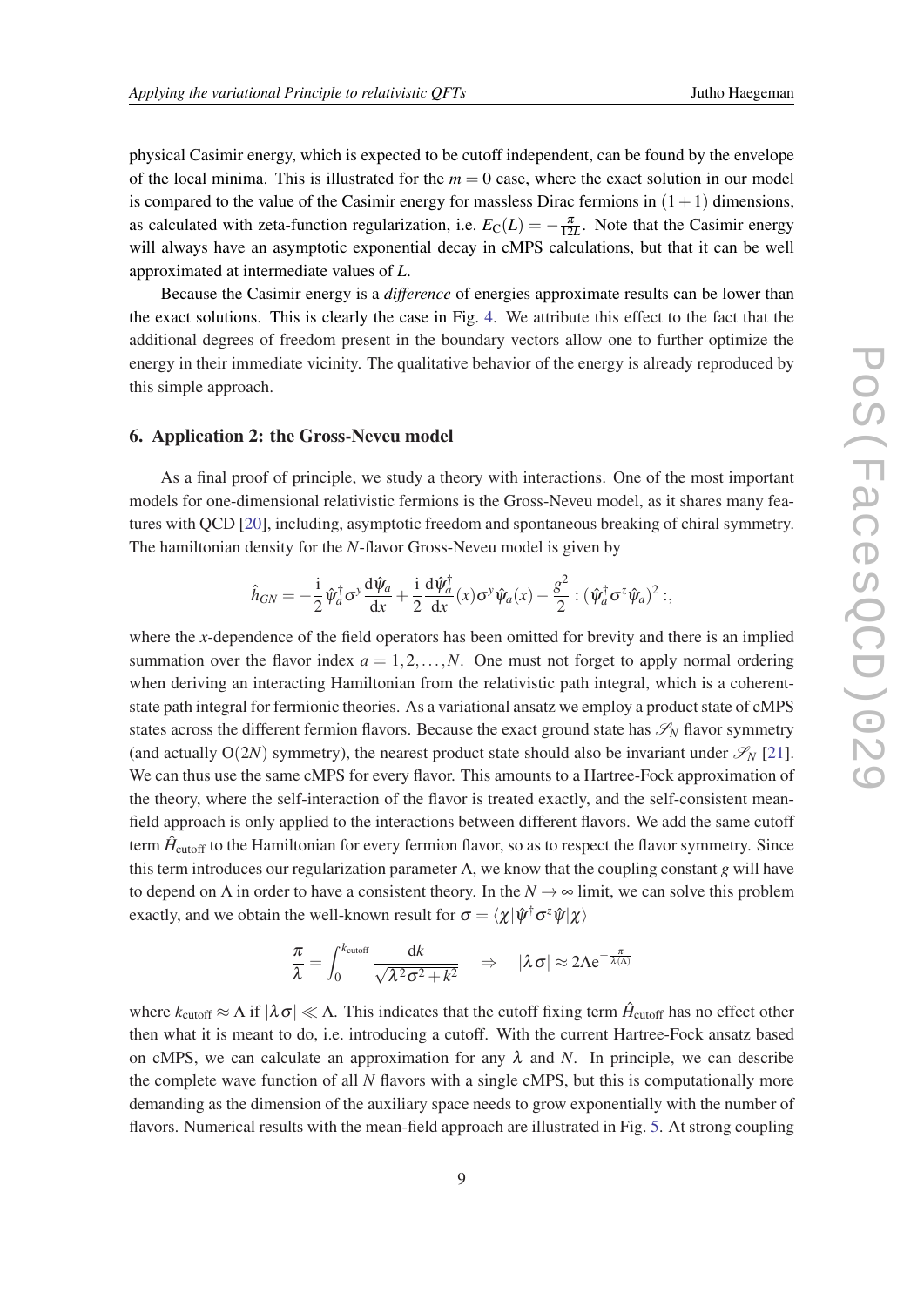<span id="page-9-0"></span>

**Figure 5:** Expectation value of  $\sigma = \langle \chi | \hat{\psi}^{\dagger} \sigma^z \hat{\psi} | \chi \rangle$  in the Gross-Neveu model as function of  $\lambda(\Lambda)$  for  $N = \infty$ . A fit of the form  $c_1e^{-c_2/\lambda}$  to the numerical results for  $\lambda^{-1} \le 1$  at  $D = 16$  results in  $c_2 = 3.142^{+0.047}_{-0.047}$  and  $c_1 = 2.057^{+0.074}_{-0.072}$ , to be compared to the exact values  $c_1 = 2$  and  $c_2 = \pi$  (see main text).

 $(\lambda > 1)$  they agree very well with the exact result. The discrepancies between the exact solution and the cMPS approximation for  $N = \infty$  are clearly finite-*D* effects. They become more pronounced as  $\lambda \sigma / \Lambda$  gets smaller, since  $\lambda \sigma$  is exactly equal to the mass gap in the  $N = \infty$  limit.

#### 7. Conclusion

We have developed an extension of the cMPS variational class appropriate for fermionic  $(1+1)$ -dimensional relativistic field theories. Since cMPS have a built-in cutoff, they offer a new way to regularize quantum field theories. We have explained how to ensure that cMPS do not suffer from Feynman's objections concerning the application of the variational principle. Additionally, our approach is free from fermion doubling and sign problems. We have demonstrated the applicability of our variational approach by reproducing the known results for free Dirac fermions and provided two nontrivial applications of our method to the Gross-Neveu model, where we observe chiral symmetry breaking and absolute scaling of the chiral parameter, and the Casimir effect, where we are able to reproduce the qualitative features of the Casimir energy.

#### Acknowledgements

J.H. and H.V. would like to thank the hospitality of R. Bertlmann and F.V. at the University of Vienna. T.J.O. is grateful to J. Eisert for helpful conversations. Work suported by Research Foundation Flanders (JH), SFB projects, FoQuS and ViCoM, EU projects Quevadis, ERC grant QUERG and DFG-FG635.

#### **References**

- [1] P. Hohenberg and W. Kohn, *Phys. Rev.* 136, B864–B871 (1964); W. Kohn and L. J. Sham, *Phys. Rev.* 140, A1133–A1138 (1965).
- [2] K.G. Wilson, *Rev. Mod. Phys.* 47 773 (1975).
- [3] S. R. White, *Phys. Rev. Lett.* 69 2863 (1992); U. Schollwöck, *Rev. Mod. Phys.* 77 259 (2005).